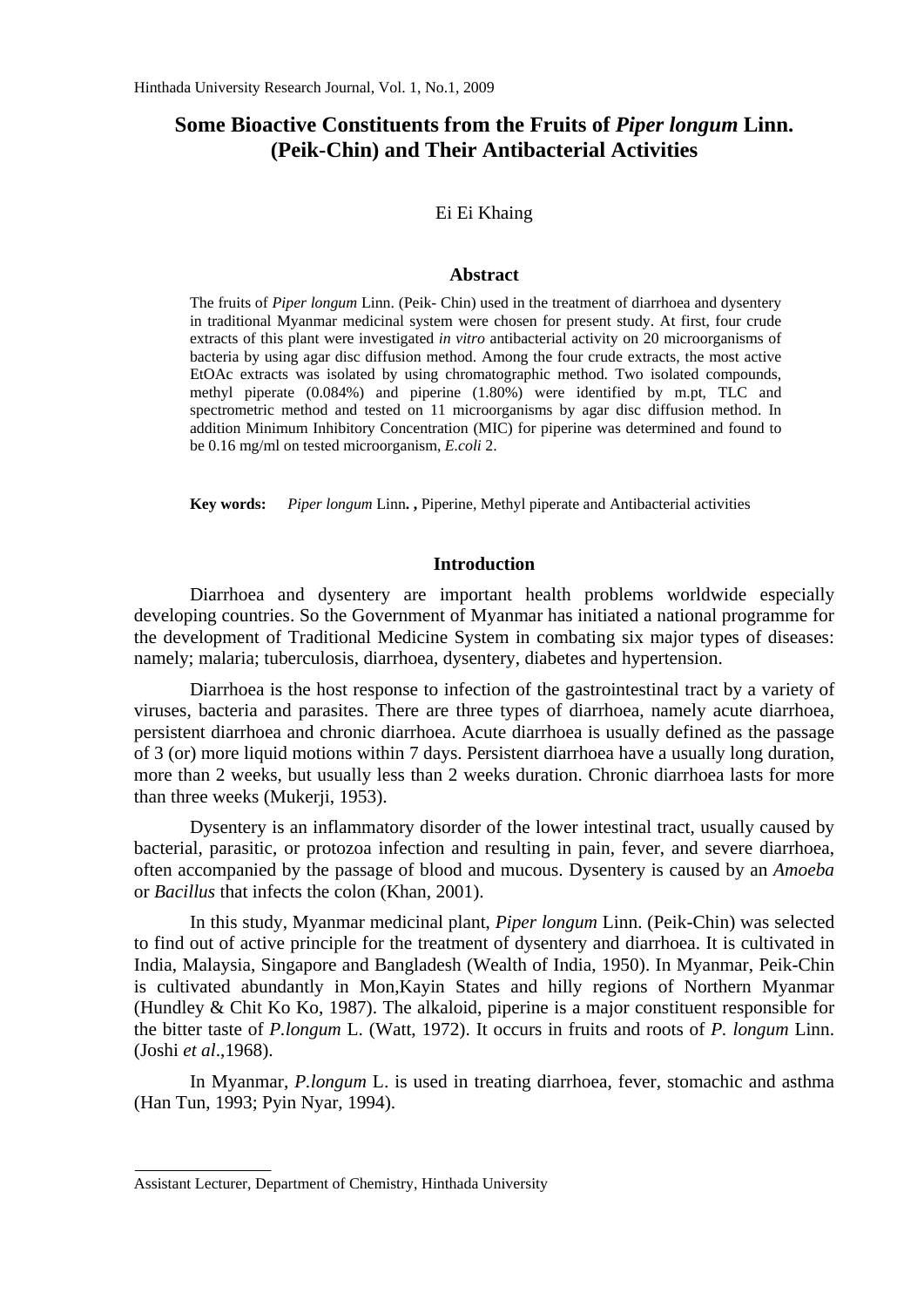Therefore, antibacterial activity investigation on four crude extracts and some phytoconstituents from *P. longum* L. has been carried out by using agar disc diffusion method. Minimum Inhibitory Concentration (MIC) was determined by microtitre plate dilution method for major constituent from *P.longum* L.

Methyl piperate and piperine have been isolated from *P.longum* Linn. by chromatographic separation method. The structures of these compounds have been identified by melting point determination, UV, FT IR, NMR and Mass spectrometric methods.

#### **Outstanding Characters of** *Piper longum* **Linn.**

| Scientific Name                                                                                  | - Piper longum Linn.                                             |  |  |  |  |
|--------------------------------------------------------------------------------------------------|------------------------------------------------------------------|--|--|--|--|
| <b>Myanmar Name</b>                                                                              | - Peik-Chin                                                      |  |  |  |  |
| <b>English Name</b>                                                                              | - Long Pepper                                                    |  |  |  |  |
| <b>Family Name</b>                                                                               | - Piperaceae                                                     |  |  |  |  |
| Genus                                                                                            | - Piper                                                          |  |  |  |  |
| <b>Distribution</b>                                                                              | - It is cultivated in India, Malaysia, Singapore and Bangladesh. |  |  |  |  |
|                                                                                                  | The principal exporters are Afghanistan, Sri -Lanka and          |  |  |  |  |
|                                                                                                  | Pakistan.                                                        |  |  |  |  |
| <b>Distinguishing characters</b> -Roots, stems creeping, leaves 5-9 cm long, 3-5 cm wide, ovate, |                                                                  |  |  |  |  |
|                                                                                                  | cordate with broad rounded lobes at base, subacute, entire,      |  |  |  |  |
|                                                                                                  | glabrous; spikes cylindrical peduculate, male larger and         |  |  |  |  |
|                                                                                                  | slender, female 1.3-2.5 cm long and 4-5 mm diameter. Fruit is    |  |  |  |  |
|                                                                                                  | very small, ovoid, completely sunk in solid fleshy spike which   |  |  |  |  |
|                                                                                                  | is 2.5-3.8 cm, blackish green, shinning (Figure 1). The plant    |  |  |  |  |
|                                                                                                  | flowers in August and September, and the fruit matures in        |  |  |  |  |
|                                                                                                  | January.                                                         |  |  |  |  |
| <b>Part used</b>                                                                                 | - Fruits                                                         |  |  |  |  |



Figure 1 -The plant of *Piper longum* Linn.

### **Materials and Methods**

General procedures: Melting point determination; <sup>1</sup>H (300 MHz) NMR: UNITY-300, CDCl<sub>3</sub> with TMS as in standard, <sup>13</sup>C (75 MHz) NMR: Shimazu UV-240, (EtOH); FT IR: Perkin Elmer GX system, KBr; CC: Merck Silica gel 60 (70-230) mesh: eluents: Petroleum - ether (PE)-ethyl acetate(EtOAc), (in order of increasing polarity), only ethylacetate; TLC;  $0.25$  mm precoated silica gel 60 (F<sub>254</sub>, Merck), solvent system: (PE:EtOAc)  $(4:1)$   $(v/v)$ , spots were detected by inspection under UV light  $(254 \text{ nm or } 365 \text{ nm})$ or by the colour developed with anisaldehyde-sulphuric acid spraying followed by heating.

# **Plant materials**

 The fruits of *P. longum* L. were collected from Mawlamyine, Mon State. The plant was identified at Department of Botany, Yangon University. The fruits of *P. longum* L. were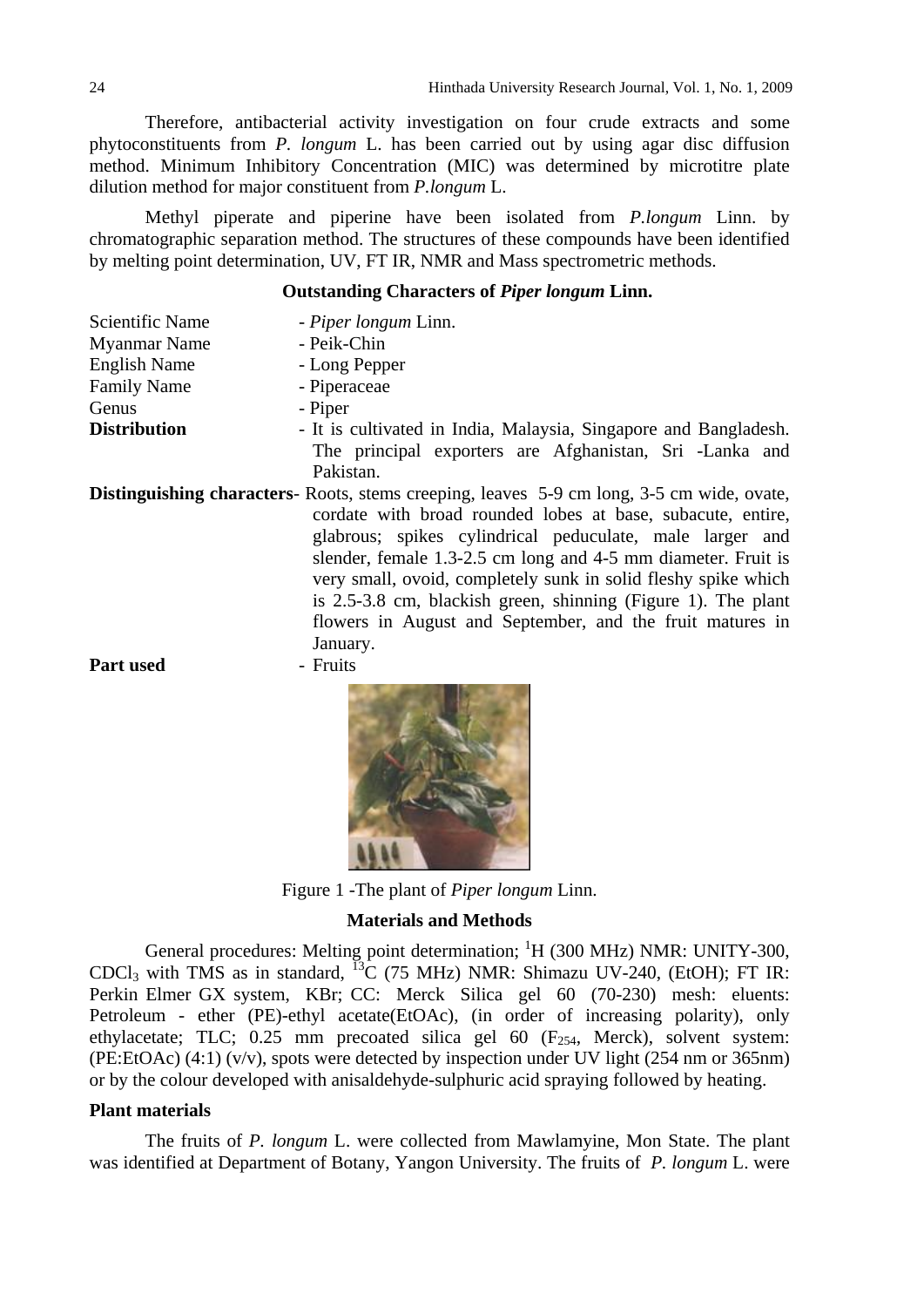cleaned and dried at room temperature for one week. Then these were made powder and stored in air- tight container.

#### *In vitro* **studies on the antibacterial activity of** *P. longum* **L.**

#### **Agar disc diffusion method**

This method was used for the detection of antibacterial activity in four crude extracts and some isolated compound from *P.longum* L. The test procedure was as follows. At first, the extracts (1g each for testing 20 species of bacteria) were introduced into sterile petridishes and dissolved in 1 ml of their respective solvents such as, petroleum ether, ethylacetate, ethanol and 50% ethanol.

 Discs obtained by filter paper (Toyo No.26, Japan) punched to 6 mm diameter, were used to impregnate the extracts. To obtain approximately 20µg/disc and prior to adherence on the culture plates the discs were allowed to dry at 42°C incubator.

The bacterial suspension from trypticase soy broth was streaked evenly into three planes on the surface of the trypticase soy agar plates with sterile cotton swab (Puritan, USA). After the inoculums had dried for 5 minutes, the dried disc impregnated with extracts were placed on the agar with flamed forceps and gently pressed down to ensure proper contact. A disc impregnated with solvent only was placed alongside the test discs for control and comparing purposes known antibiotics tetracycline was also used as positive control.

The plates were incubated immediately (or) within 30 minutes after inoculation. After overnight incubation at 37°C, the zones of inhibition diameter including 6 mm discs were measured, by means of a thin transparent ruler or by a divider.

# **Determination of minimum inhibitory concentration (MIC) by Microtitre Plate dilution method**

Microtitre plate dilution method was done by using trypticase soy broth by dissolving with appropriate soluble compound in 2-fold dilutions. The constant bacterial organisms per ml after culturing in 37°C broth culture was then seeded in 96-well plates.

The active compound was dissolved with ethylacetate and diluted with trypticase soy broth to obtain the following concentration: 5mg/ml, 2.5 mg/ml, 1.25 mg/ml, 0.625 mg/ml, 0.32mg/ml, 0.16 mg/ml, 0.08 mg/ml, 0.04 mg/ml, 0.02 mg/ml, 0.01 mg/ml, 0.005 mg/ml, in 96 well microtitre plates.

Then 0.02 ml of the already prepared inoculum was introduced to its respective wells and the microtitre plates were incubated at 37°C for 18 hours. Prior to taking spectrophotometer readings, contents of all wells were thoroughly mixed with a multi-channel pipetter to resuspend clamped cells at the bottom of the wells in a solution. Growth of the microorganisms was determined by absorbance at 450 nm and automated microplate reader (Bio Rad) as well as confirming by culturing onto trypticase soy agar was subjected to incubation at 37°C for overnight. The last well with no growth of the microorganisms was taken to represent the Minimum Inhibitory Concentration (MIC) of the compound.

The isolated compound, piperine, from *P. longum* L. was tested with, *Escherichia coli* 1, *Escherichia coli* 2, *Escherichia coli* 3, *Staphylococcus aureus* 1, *Staphylococcus aureus* 2 by microtitre plate dilution method. Their Minimum Inhibitory Concentration (MIC) values were reported and discussed in Table 3 and Figure 12. The Minimum Inhibitory Concentration (MIC) values were considered as the lowest concentration of a drug or compound that does not completely inhibit the growth of the microorganism.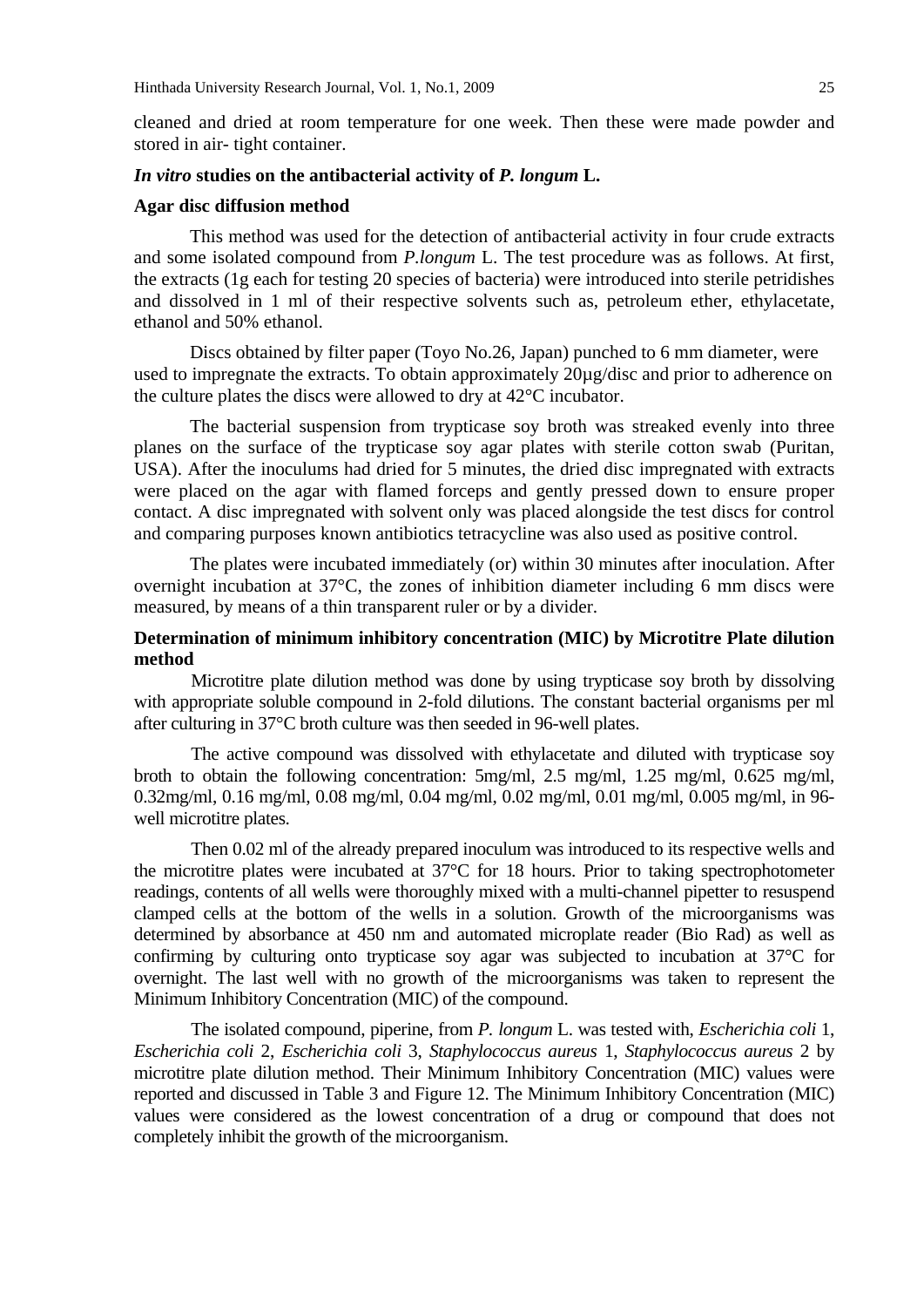## **Extraction and isolation of chemical constituents from** *Piper longum* **Linn.**

## **Preparation of extracts**

The air-dried powder  $(1000g)$  was cold extracted with  $(3000 \text{ cm}^3)$  of various solvent such as petroleum-ether (60-80°C), ethylacetate, ethanol, 50% ethanol, respectively for 7 days and then filtered. The filtrate was evaporated to dryness at normal pressure on a water bath and dessicated. Then the dried extracts weighed which were obtained petroleum-ether extract (1.5%), ethylacetate extract (3.5%), ethanol extract (4.5%) and 50% ethanol extract (5.0%) yielded respectively.

# **Isolation of Phytoconstituent from EtOAc Extracts of** *Piper longum* **Linn.**

The column was packed with silicagel (400g) by the wet method using petroleumether the column was eluted consecutively with the solvent system  $(v/v)(PE : EtoAc)$  (19:1, 9:1, 4:1) and only ethylacetate according to their increasing polarity. The column was completely filled with the solvent system and fractionation was started. Flow rate was adjusted to about 1 drop per second. Fractions were monitored by thin layer chromatography (TLC).The fractions that gave similar spots on thin layer chromatography (TLC) plates were combined together and the solvent was removed. Finally, four compounds (0.084%, 0.086%, 0.105%& 1.80%) were obtained respectively after combining the similar fractions.

# **Results and Discussion**

Screening of antibacterial activity of 4 crude extracts has been done by agar disc diffusion method. In the present work it was tested with 20 strains of bacteria as shown in Table 1. Furthermore, isolated compounds, methyl piperate and piperine were investigated antibacterial activity with 11 organisms as shown in Table 2 and Figure 11. According to these results, both compounds showed potent antibacterial activity with respect to various inhibition zone diameters. In addition, piperine, major constituent from *P. longum* L. was employed for Minimum Inhibitory Concentration (MIC) determination with 3 strains of *Escherichia coli* and 2 strains of *Staphylococcus aureus* as shown in Table 3 and Figure 12. The lowest Minimum Inhibitory Concentration (MIC) of 0.16 mg/ml was obtained with *Escherichia coli* 2 that were found to be more effective than the others from this result.

**Methyl piperate** :Yellow crystal (0.12g,0.084%yield); m.p. 140-141 C; λ<sub>max</sub> 310,340; FT IR v cm<sup>-1</sup> 2926, 2854, 1707, 1678, 1607, 1496, 1452, 1373, 1265, 1244, 1172, 1442, 1040, 1003, 948, 928, 865, 839, 814, 724; <sup>1</sup>  ${}^{1}$ HNMR(300 MHz,CDCl<sub>3</sub>)  $\delta_{H}$  (ppm)~3.8 (3H,S,OMe)  $\sim$ 5.85 (2H,S,-O-CH<sub>2</sub>-O-)~6.0 (<sup>1</sup>H, H, d, H1~6.62( $^1$ H,d,H4) ~6.67 ( $^1$  $(^1H.d.$  H6) ~6.70  $(^1H,d,H5)$ ~6.8( $^1H, d, H3$ ) ~6.85( $^1H, t, H2$ ) ~7.42( $^1H, dd,H7$ ); ESI-MS 233.9[M+H<sup>+</sup>] 232.9[M+ ]232[C13H12O4] (Figure 2-4, 9)(Silverstein *et al*., 1991).

**Piperine** : Yellow crystal (2.57g, 1.80% yield); m.p.128-130 C;  $\lambda_{\text{max}}$  309, 340; FT IR(cm<sup>-1</sup>) 3009, 2940, 2920, 2862, 1634, 1612, 1584, 1491, 1449, 1253, 1194, 1032, 1018, 1134, 997, 847, 831, 805;<sup>1</sup>H NMR  $\delta$  (ppm); ref; TMS (in CDCl<sub>3</sub>), ~1.55 ~1.68 (6H, m, H2, H3, H4), ~3.55,  $(4H, broad S, H1, H5), \sim$  5.95(23H, S, H10),  $\sim 6.43(^1H,d,J=12Hz,H6)$ ,  $6.73(^1H,d,J=12Hz,H12)$ , ~6.749( ${}^{1}$ H,S,aromaticH), ~6.77 ( ${}^{1}$ H,d, J = 6Hz,aromatic H), ~6.87- 6.90( ${}^{1}$ H,dd,H7), ~6.955  $({}^{1}H,d,J=6Hz,aromatic H)$ , ~7.37-7.44( ${}^{1}H,dddd, H13$ );  ${}^{13}C$  NMR and DEPT (ppm); ~24.7 (3C,C14,C13,C17), ~26.08(2C, C15,C16) ~101.19(1C,C12), ~105.58 (1C,=C=CHaromatic), ~119.91(1C,CH=C= aromatic), ~122.42 (1C,C2), ~125.26(1C,C4), ~130.92(1C,C6), ~138.47 (1C,C5), ~142.97(1C,C3), ~148.04 (1C,C8 aromatic), ~148.10(1C,C12), ~165.35(1C,C1)(amide); FAB MS<sup>⇒</sup>m/z(%) 286.3[M+H<sup>+</sup>], 308.1[M+Na<sup>+</sup>],594[2M+Na<sup>+</sup>], 877[3M+Na<sup>+</sup>]285.3 [∴M<sup>+</sup>],  $285[C_{17}H_{19}NO_3]$  (Figure 5-8, 10).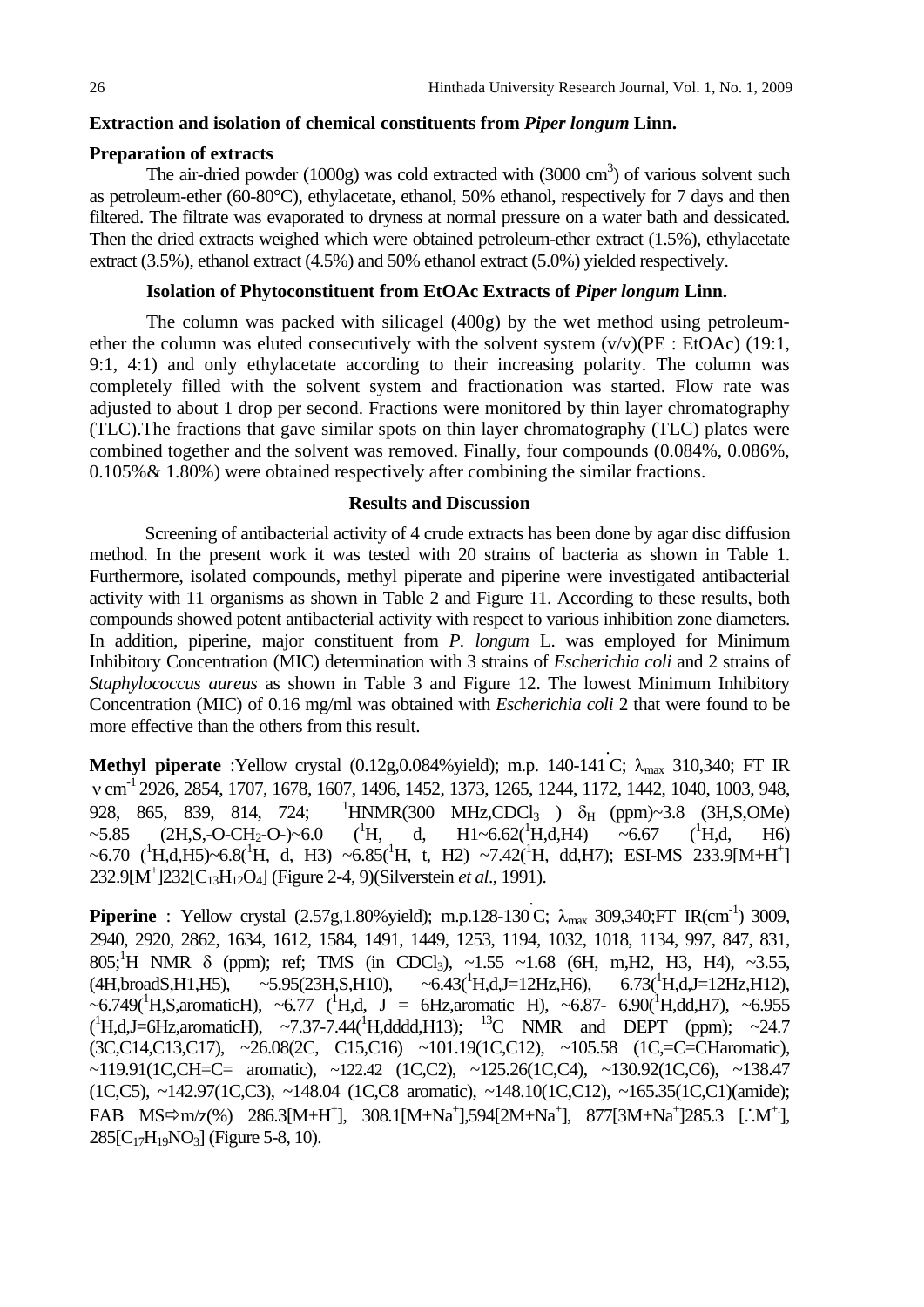

Figure 2 Infrared spectrum of isolated compound A from *P. longum* L.



Figure 3 1 HNMR (300 MHz), spectrum of isolated compound A from *P. longum* L.



Figure 4 ESI mass spectrum of isolated compound A from *P*. *longum* L.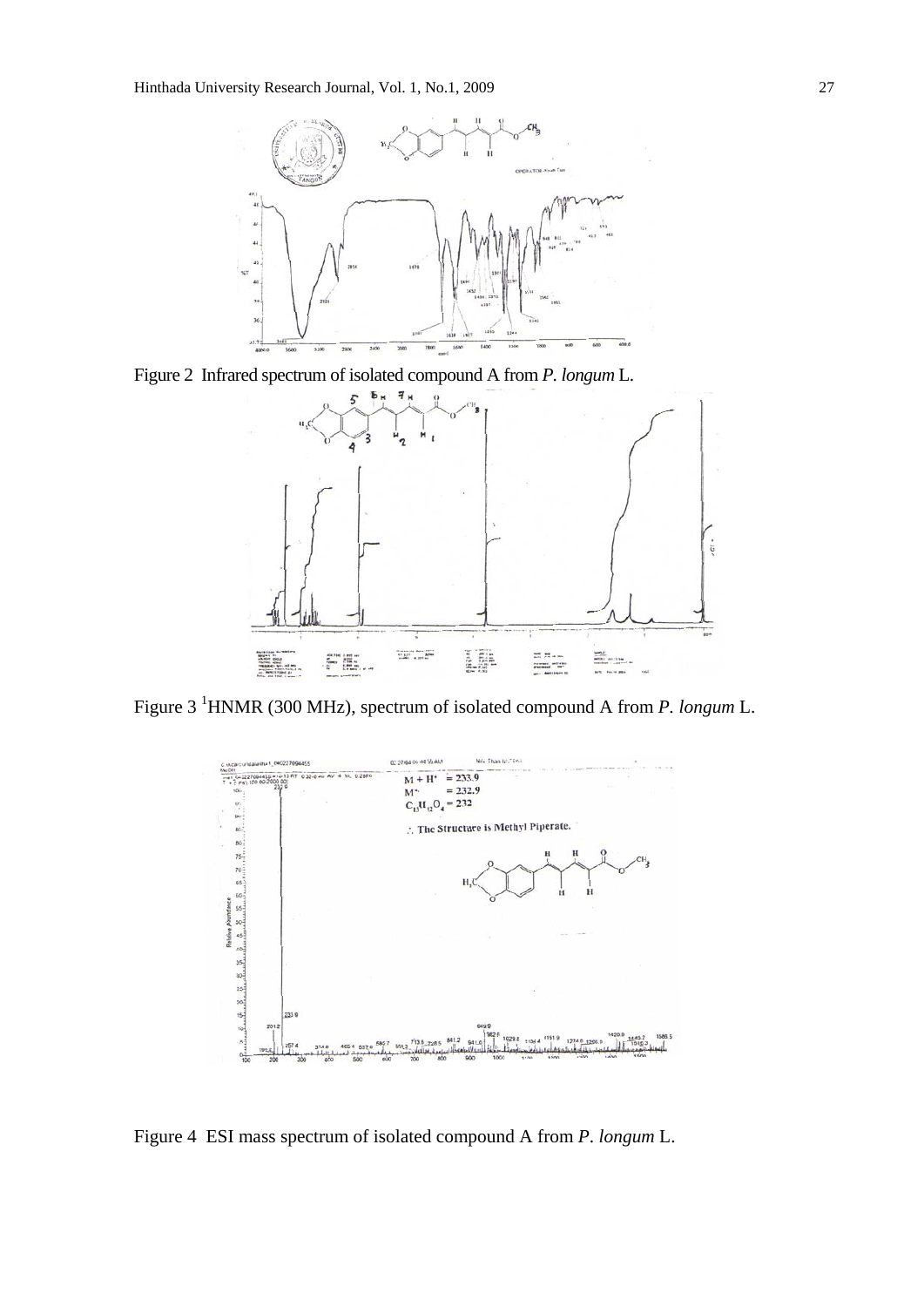

Figure 5 Infrared spectrum of isolated compound D from *P. longum* L.



Figure 6 13C NMR spectrum of isolated compound D from *P*. *longum* L.



Figure 7 FAB mass spectrum of isolated compound D from *P*. *longum* L.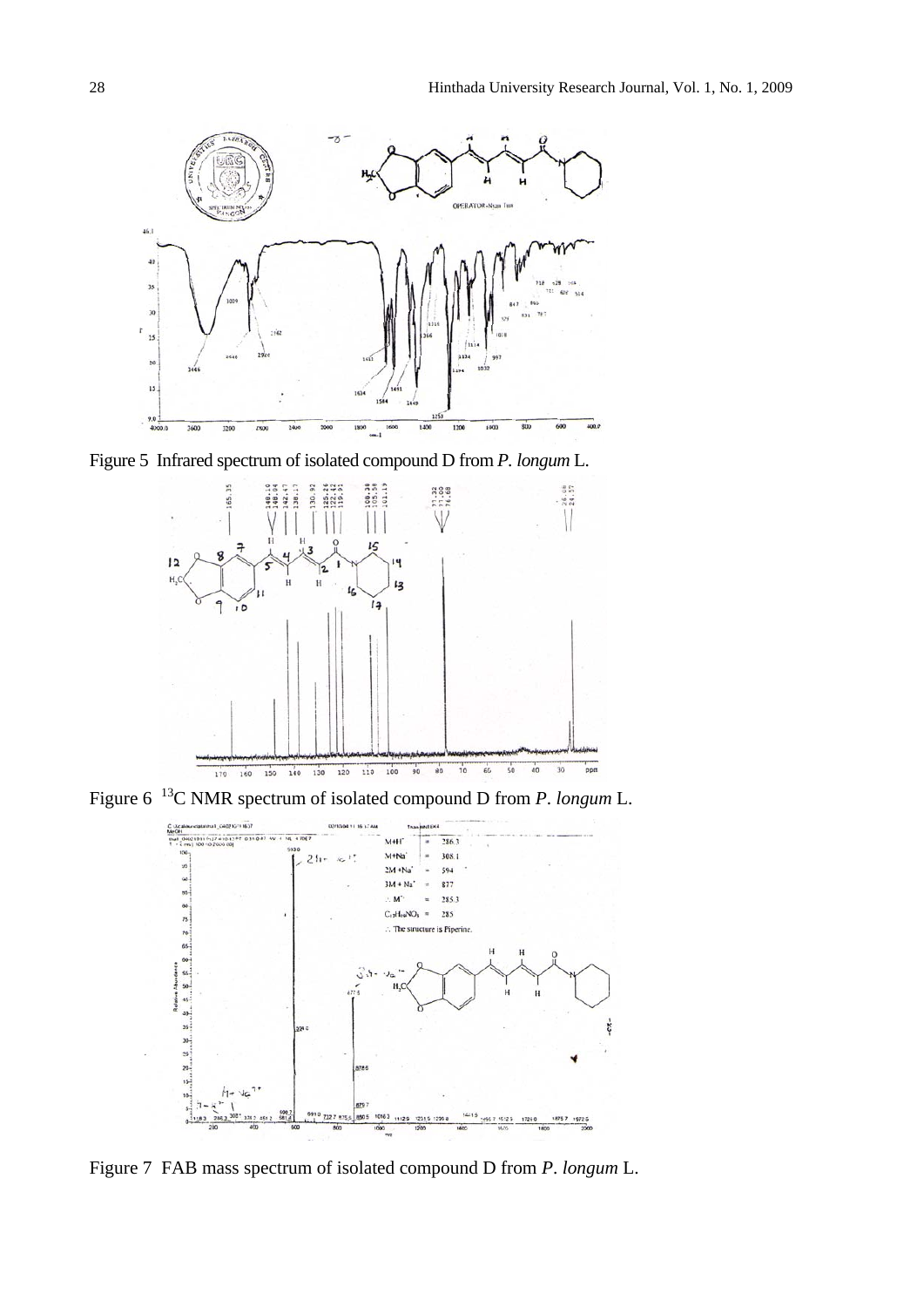





of isolated compound A from



Figure 10<sup>1</sup>H NMR (300 MHz), spectrum of isolated compound D from *P. longum* L.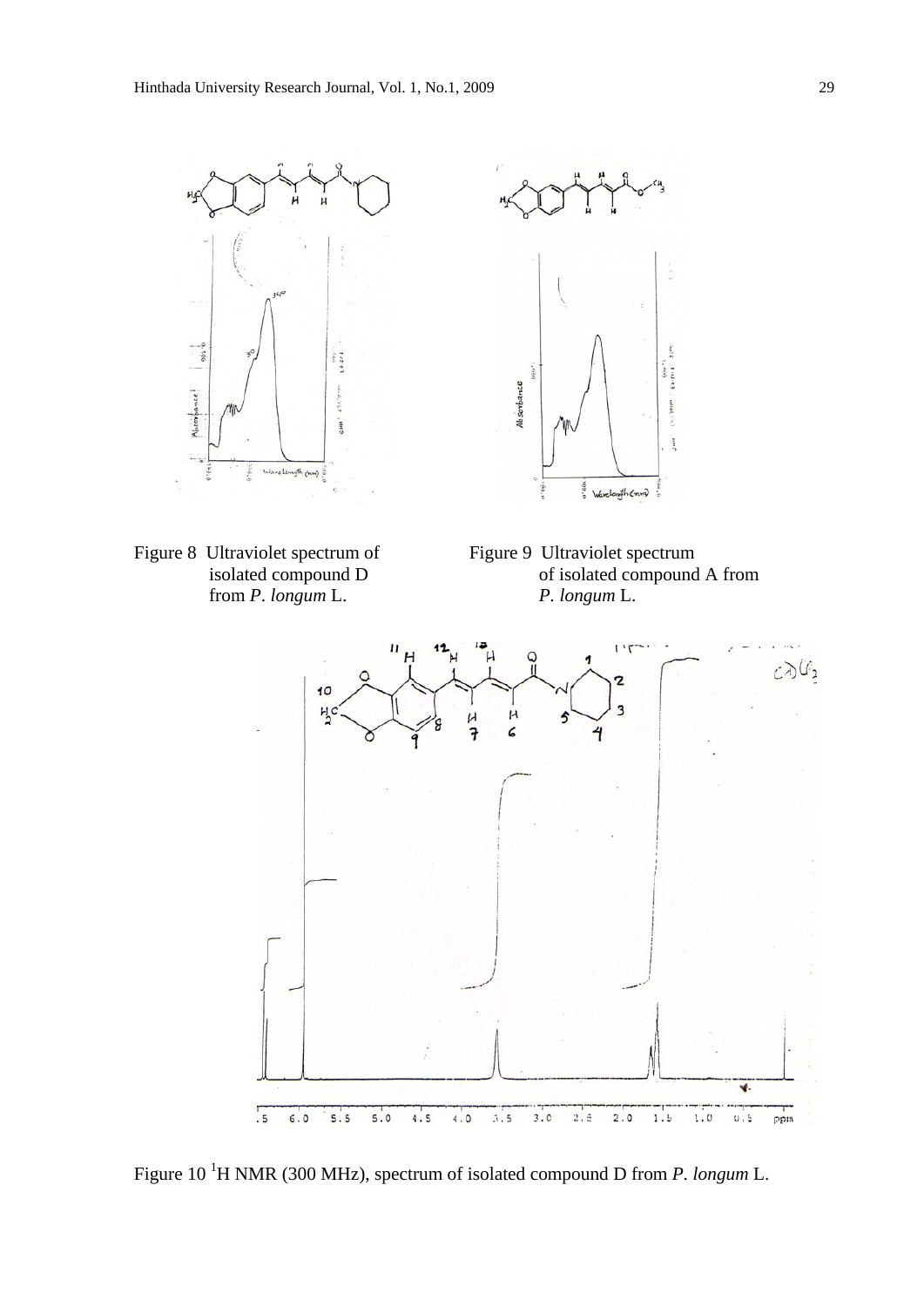|                |                          | Diameter of inhibition zone(mm) |      |                       |    |  |  |
|----------------|--------------------------|---------------------------------|------|-----------------------|----|--|--|
| No.            | <b>Type of bacteria</b>  | EtOAc EtOH                      |      | 50%EtOH ext. P.E.ext. |    |  |  |
|                |                          | ext.                            | ext. |                       |    |  |  |
| 1              | Salmonella typhi         | 14                              |      | 14                    |    |  |  |
| 2              | Escherichia coli LT      | 16                              | 16   | 20                    |    |  |  |
| 3              | Escherichia coli 0128    | 14                              | 7    |                       |    |  |  |
| $\overline{4}$ | Escherichia coli EHCC    | 18                              | 8    | 12                    |    |  |  |
| 5              | Staphylococcus aureus    | 13                              | 20   | 17                    |    |  |  |
| 6              | Salmonella paratyphi     | 12                              | 12   |                       |    |  |  |
| 7              | Salmonella stanley       | 12                              | 11   | 16                    |    |  |  |
| 8              | Shigella boydii          | 17                              | 8    |                       |    |  |  |
| 9              | Salmonella pollorum      | 16                              |      | 12                    |    |  |  |
| 10             | Shigella dysenteriae     | 18                              | 12   |                       |    |  |  |
| 11             | Vibrio chlolerae Inaba   | 12                              | 13   | 13                    |    |  |  |
| 12             | Escherichia coli 0125    | 15                              |      |                       |    |  |  |
| 13             | Pseudomonas pyocyanea    | 20                              | 20   | 12                    |    |  |  |
| 14             | Vibrio chloerae 01       | 20                              | 22   |                       | 12 |  |  |
| 15             | Salmonella typhi 2       | 14                              |      |                       |    |  |  |
| 16             | Vibrio cholerae 01       | 12                              |      | 20                    |    |  |  |
| 17             | Shigella flexneri        | 15                              | 12   |                       |    |  |  |
| 18             | Staphylococcus aureus    | 20                              | 25   |                       |    |  |  |
| 19             | <b>Bacillus</b> subtilis | 12                              | 10   | 11                    |    |  |  |
| 20             | Staphylococcus aureus    | 20                              | 20   | 20                    |    |  |  |

Table 1 Results of antibacterial activity of various extracts on different species of bacteria

# $(-)$  = no activity

# Disc diameter  $= 6$  mm

Table 2 Antibacterial activity of EtOAc crude extracts and isolated compounds from Peik-Chin

| <b>EtOAc</b> Extracts     |     |                |       |                         |    | Mean Zone Diameter (mm) on       |  |
|---------------------------|-----|----------------|-------|-------------------------|----|----------------------------------|--|
| and                       |     |                |       | <b>Tested Organisms</b> |    |                                  |  |
| <b>Isolated Compounds</b> | 2 3 | $\overline{4}$ | 5 6 7 | - 8                     | -9 |                                  |  |
| Crude (Peik-Chin)         |     |                |       |                         |    | 14 20 19 21 21 18 23 18 13 20 24 |  |
| Methyl piperate           |     |                |       |                         |    | 38 24 31 16 42 42 37 30 19 31 32 |  |
| Piperine                  |     |                |       |                         |    | 15 8 19 11 - 24 24 25 - 19 20    |  |
| Blank disc(control)       |     |                |       |                         |    |                                  |  |
| EtOAc solvent (control)   |     |                |       |                         |    |                                  |  |
| Tetracycline(control)     |     |                |       |                         |    | 13 25 25 25 15 10 25 12 - 29 29  |  |
| <b>Tested organisms</b>   |     |                |       |                         |    |                                  |  |

| $1 =$ | Klebsiella species     | 8                      | $=$      | Shigella flexneri     |
|-------|------------------------|------------------------|----------|-----------------------|
| $2 =$ | Salmonella paratyphi A | 9                      | $=$      | Proteus species       |
| $3 =$ | Citrobacter            | 10                     | $\equiv$ | Staphylococcus aureus |
| $4 =$ | Escherichia coli EPEC  | 11                     | $=$      | Vibrio cholerae       |
| $5 =$ | Pseudomonas aeruginosa |                        |          |                       |
| $6 =$ | Salmonella typhi       | Disc diameter $= 6$ mm |          |                       |
| $7 =$ | Escherichia coli       | $-$ = no activity      |          |                       |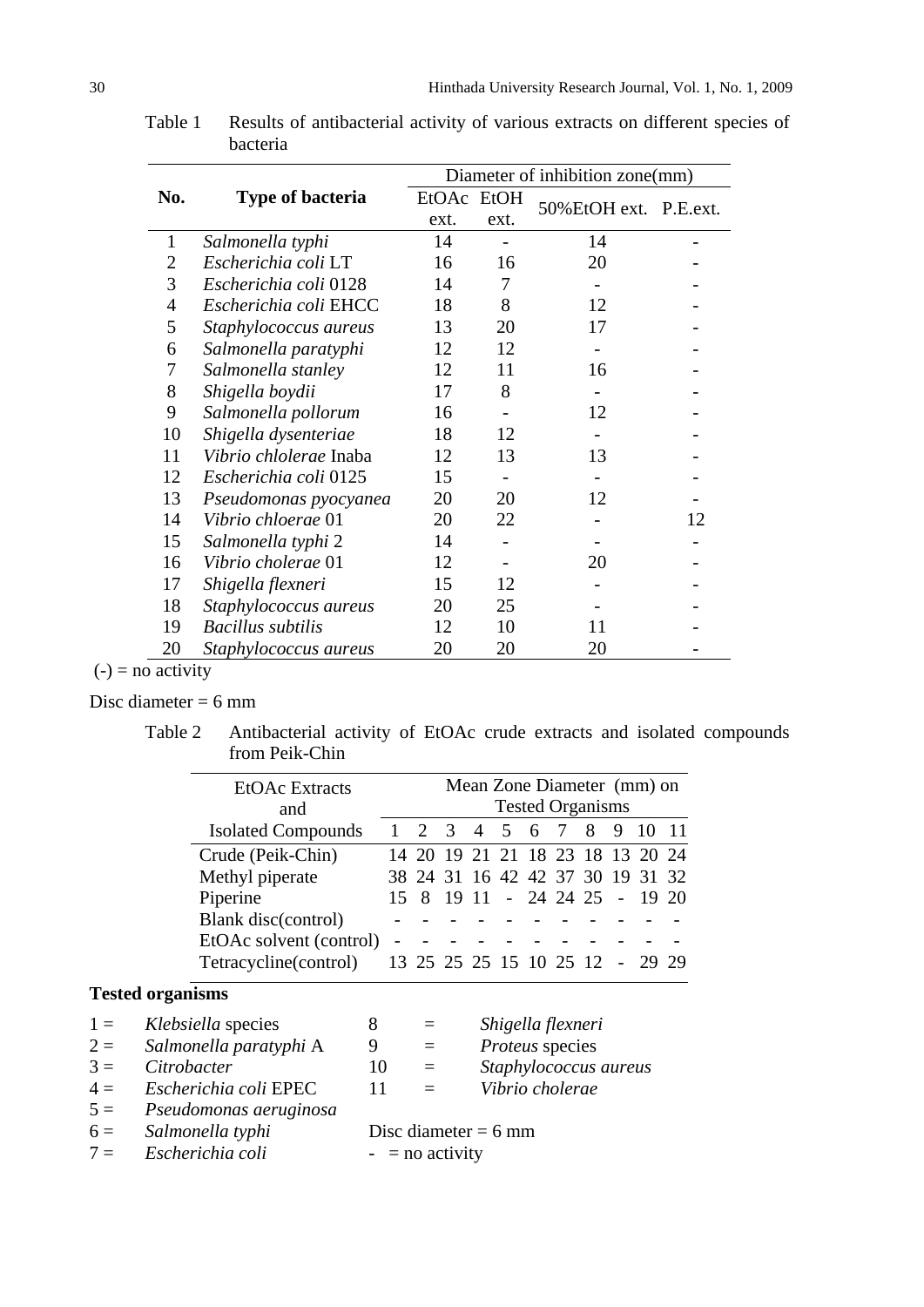

- Figure 11 Antibacterial activity of EtOAc crude extracts and some isolated compounds from Peik-Chin
	- H = *Shigella flexneri* J = *Staphylococcus aureus*
	- $K = *Vibrio cholerae*$  1 = EtOAc crude extracts. (Peik-Chin)
	- $2 =$ Methyl piperate  $3 =$ Piperine
	- $7 =$ Blank disc (control)  $8 =$  EtOAc solvent (control)
	- $T = Tetracycline (control)$
- Table 3 Minimum inhibitory concentration of active isolated compound, Piperine (mg/ml) of *Piper longum* Linn.

| No.                         | <b>Bacteria</b>         | MIC(mg/ml) |
|-----------------------------|-------------------------|------------|
|                             | Escherichia coli 1      | 0.32       |
| $\mathcal{D}_{\mathcal{L}}$ | Escherichia coli 2      | 0.16       |
| 3                           | Escherichia coli 3      | 0.32       |
| 4                           | Staphylococcus aureus 1 | 0.625      |
| 5                           | Staphylococcus aureus 2 | 0.625      |



Figure 12 Minimum inhibitory concentration of Piperine from *Piper longum* Linn.(EtOAc)